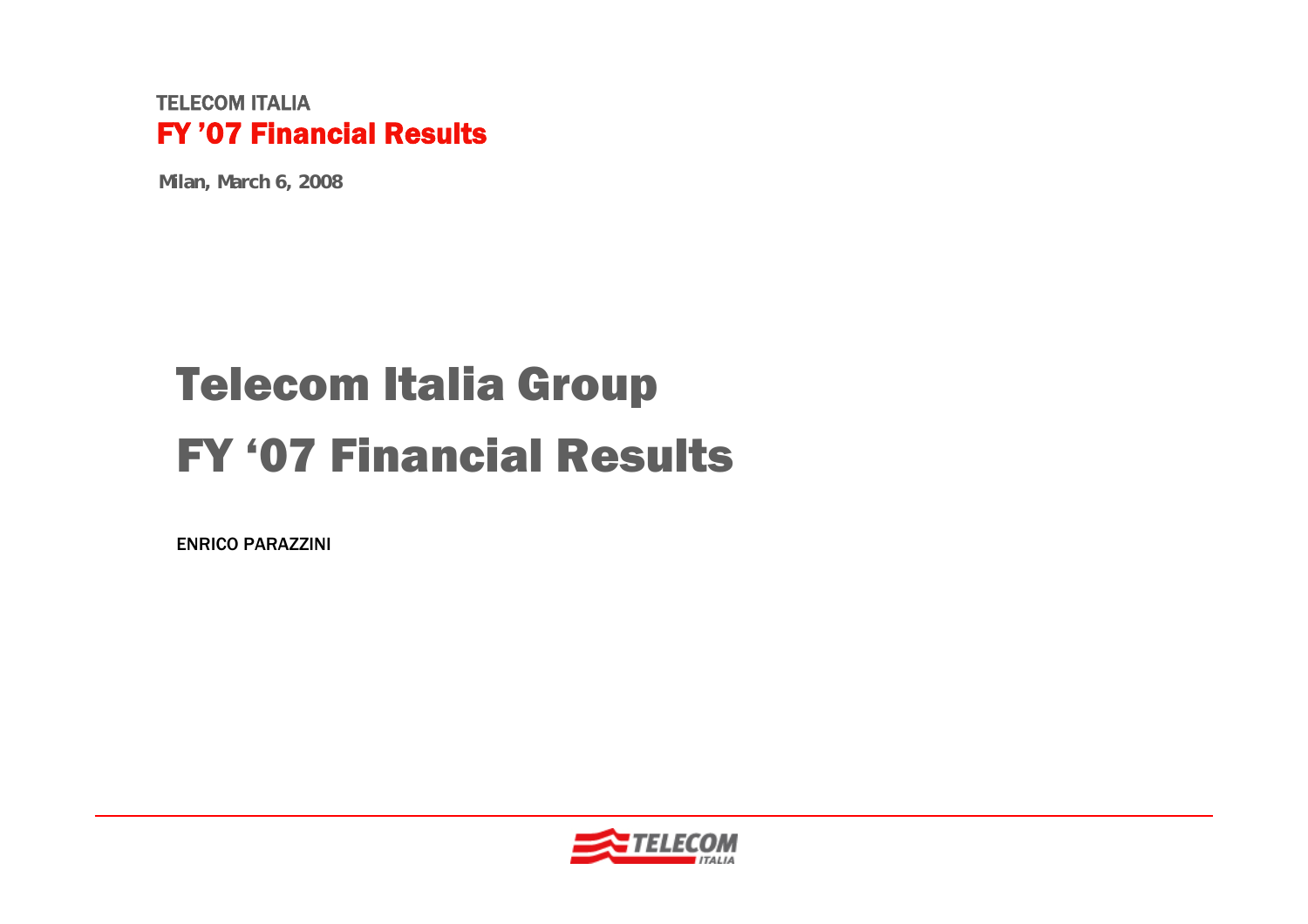#### Safe Harbour

These presentations contain statements that constitute forward-looking statements within the meaning of the Private Securities Litigation Reform Act of 1995. These statements appear in a number of places in this presentation and include statements regarding the intent, belief or current expectations of the customer base, estimates regarding future growth in the different business lines and the global business, market share, financial results and other aspects of the activities and situation relating to the Company.

Such forward looking statements are not guarantees of future performance and involve risks and uncertainties, and actual results may differ materially from those in the forward looking statements as a result of various factors.

Analysts are cautioned not to place undue reliance on those forward looking statements, which speak only as of the date of this presentation. Telecom Italia Spa undertakes no obligation to release publicly the results of any revisions to these forward looking statements which may be made to reflect events and circumstances after the date of this presentation, including, without limitation, changes in Telecom Italia Spa business or acquisition strategy or to reflect the occurrence of unanticipated events. Analysts and investors are encouraged to consult the Company's Annual Report on Form 20-F as well as periodic filings made on Form 6-K, which are on file with the United States Securities and Exchange Commission.

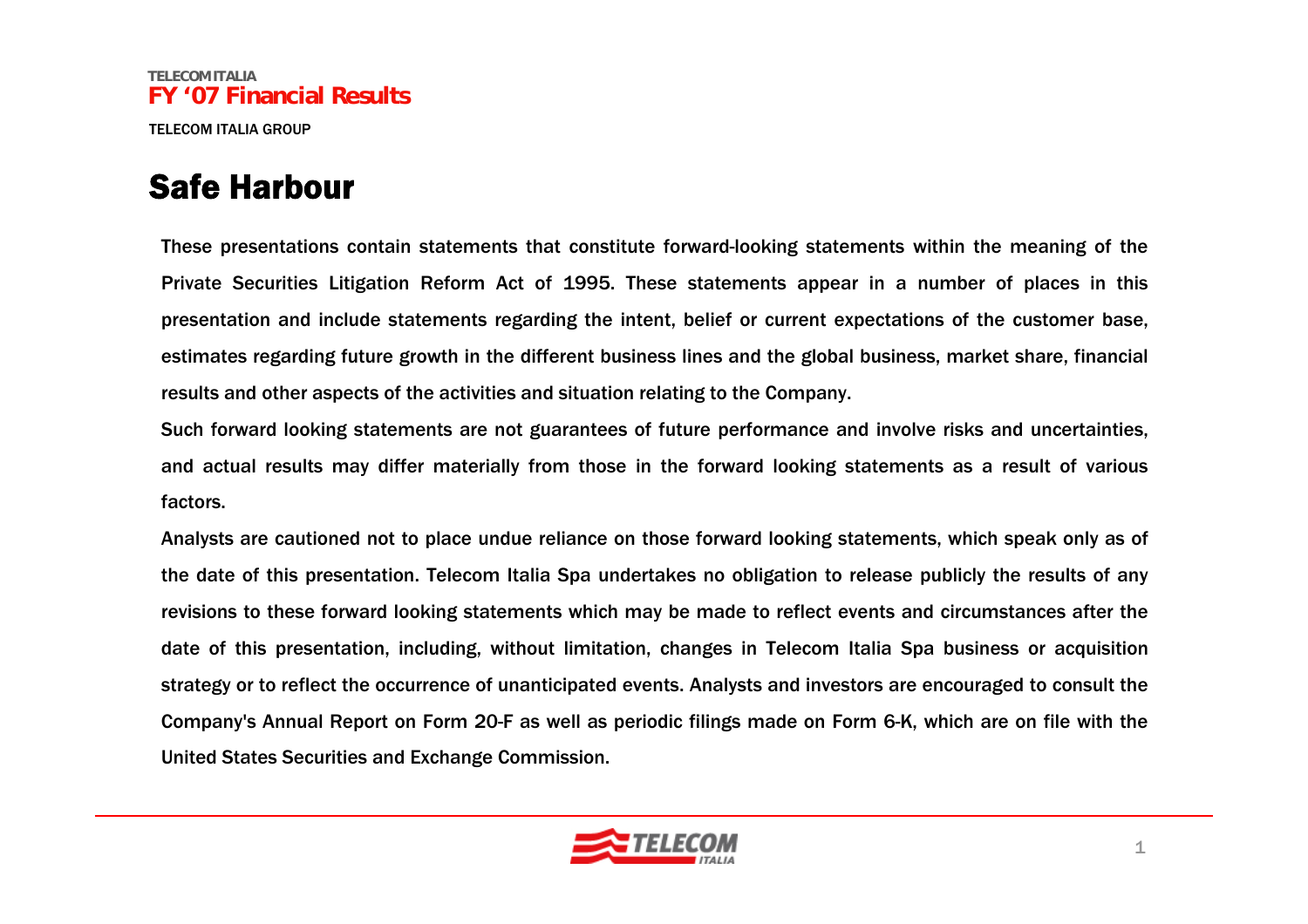#### TI Group – 2007 Key Financial Results

| $\epsilon$ Mln                | <b>FY '07</b> | numbers (442 mln € in FY'06)**<br><b>FY '06</b><br>YoY<br>YoY<br>Organic*<br>reported<br>reported<br><b>Highlights</b> |          |           |                                                                                                                                                                            |
|-------------------------------|---------------|------------------------------------------------------------------------------------------------------------------------|----------|-----------|----------------------------------------------------------------------------------------------------------------------------------------------------------------------------|
|                               | reported      |                                                                                                                        |          |           |                                                                                                                                                                            |
| <b>Revenues</b>               | 31,290        | 31,275                                                                                                                 | $+0.0%$  | $-1.3%$   | Strong international revenues growth (>20% yoy organic)<br>offset by regulatory discontinuities ( $\epsilon$ 1.4 bln).                                                     |
| Ebitda                        | 11,617        | 12,850                                                                                                                 | $-9.6%$  | $-5.5%$   | 2007 Ebitda Margin affected by:                                                                                                                                            |
| Ebitda margin                 | 37.1%         | 41.1%                                                                                                                  | $-4.0pp$ | $-1.8$ pp | Several non organic items ( $\epsilon$ 0.8 bln), mainly<br>occurred in the month of Dec. '07 ( $\epsilon$ 0.5 bln);<br>organic reduction in the domestic business in light |
| <b>Ebit</b>                   | 5,764         | 7,437                                                                                                                  | $-22.5%$ | $-13.7%$  | of commercial activities and regulatory impacts<br>(approx. $€0.5$ bln).                                                                                                   |
| Ebit margin                   | 18.4%         | 23.8%                                                                                                                  | $-5.4pp$ | $-3.0pp$  | Among the highest profitability level in the sector.                                                                                                                       |
| Net Income<br>post minorities | 2,448         | 3,014                                                                                                                  | $-18.8%$ |           | D&A increase following higher capital intensity for<br>continued investments in innovation.                                                                                |
| Capex                         | 5,520         | 5,114                                                                                                                  | $+406$   |           |                                                                                                                                                                            |
| <b>Net Debt</b>               | 35,701        | 37,301                                                                                                                 | $-1,600$ |           | Cash flow generation and a positive M&A balance<br>Þ.<br>allowed us to remunerate shareholders and reduce net<br>financial debt.                                           |
|                               |               | After cash out of $\epsilon$<br>2.8 bln for dividend<br>payment                                                        |          |           |                                                                                                                                                                            |

*\* Excluding changes in consolidation area, exchange rate impact and other non organic items*

*\*\* In accordance with AGCOM deliberation n. 417/06/CONS, effective as of January 1st 2007, Telecom Italia invoices services rendered by OLO on NNG while does not take credit risks. These services, since January 1st 2007 are thus no longer recorded as revenues and costs in Telecom Italia accounts*



+0.1% excluding change for non- geographic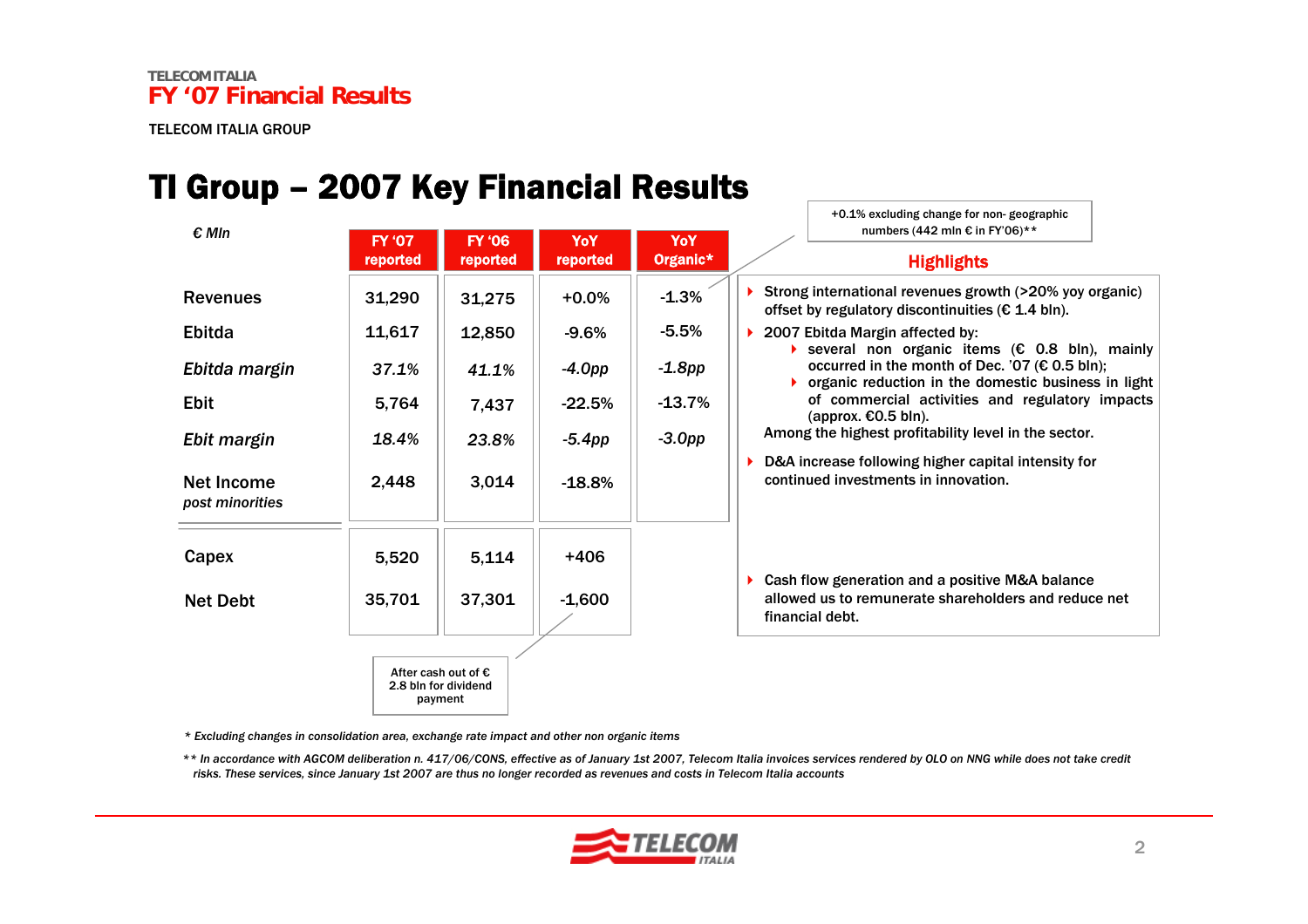#### TI Group – Comparison with FY 2007 Targets

|                               | 2007 Organic Target* | FY 2007 $\Delta$ YoY Organic* |                                                                                                                    |
|-------------------------------|----------------------|-------------------------------|--------------------------------------------------------------------------------------------------------------------|
| <b>Revenues Growth</b>        | $+1\%$ / $+2\%$      | $-1.3%$                       | +0.1% excluding change for<br>non-geographic numbers                                                               |
| Ebitda Margin                 | $-2.5 / -2.0$ pp     | $-1.8$ pp                     |                                                                                                                    |
| <b>Ebit Margin</b>            | $-3.0 / -2.5$ pp     | $-3.0$ pp                     |                                                                                                                    |
| <b>Net Financial Position</b> | reducing             | $-1.6$ bln $\epsilon$         | 2.94x on Adjusted Ebitda                                                                                           |
| NPF/Ebitda                    | $<$ 3.0 x            | 3.07x                         | (excluding unexpected non<br>recurring items occurred in<br>the month of December '07<br>for $\epsilon$ 0.5 bln)** |

*\* Excluding changes in consolidation area, exchange rate impact and other non organic items*

*\*\* Litigation with OLO € 415 mln, F-F Termination € 92 mln, Provision for Bad Debt € 30 mln, AGCOM fine € 6 mln*

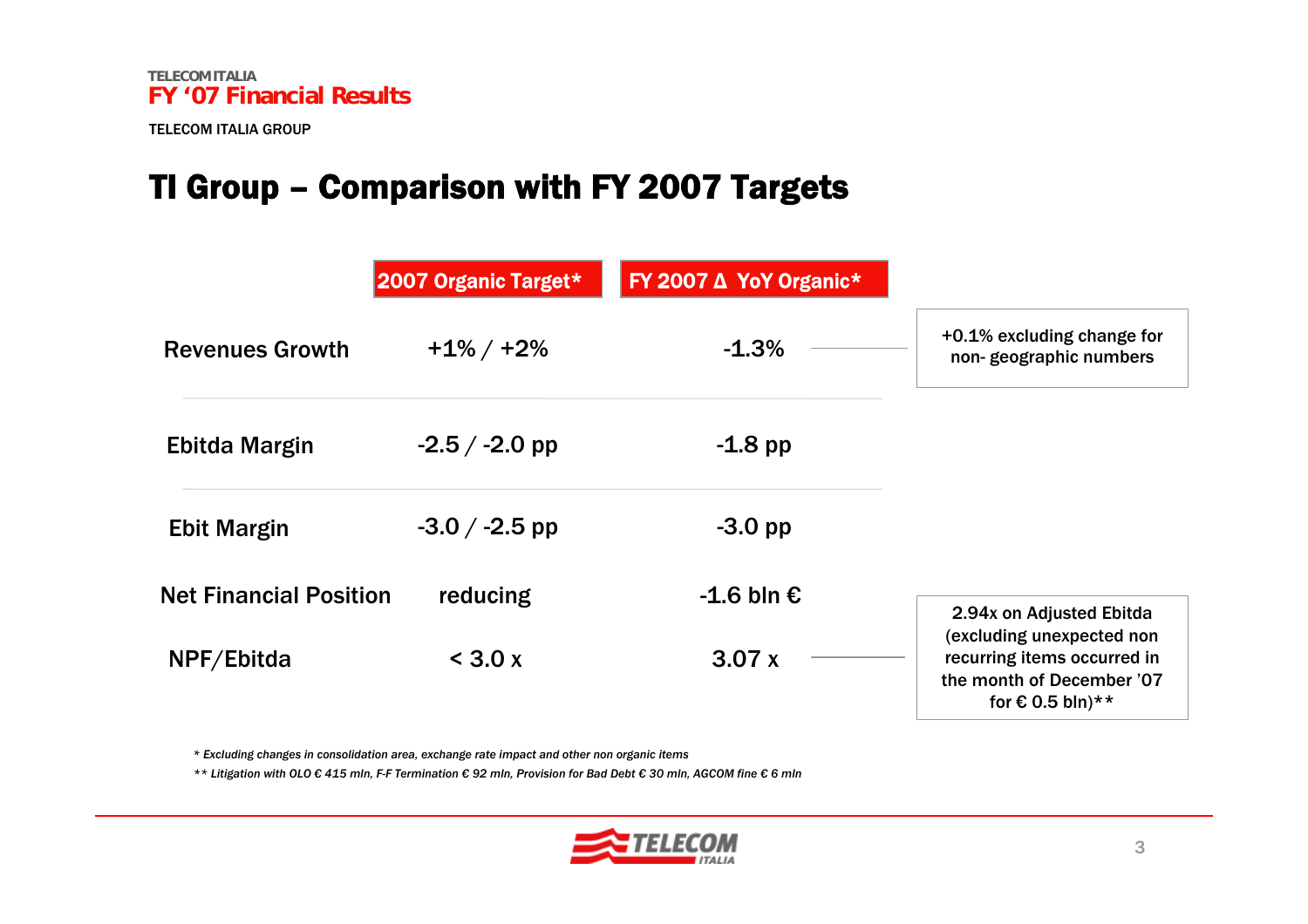#### TI Group – Revenues FY '07 vs. FY '06



*\* In accordance with AGCOM deliberation n. 417/06/CONS, effective as of January 1st 2007, Telecom Italia invoices services rendered by OLO on NNG while does not take credit risks. These services, since January 1st 2007 are thus no longer recorded as revenues and costs in Telecom Italia accounts*

\*\* Discontinuities were € -1,143mln: € -442 mln for NNG. € -404 mln for Bersani Decree (net of € 226 mln of positive elasticity effect), € -209 mln for F2M termination rates cut (Wireline € -96 *mln, Mobile € -162 mln, Intercompanies € +49 mln), € -88 mln for Int'l Roaming.* 

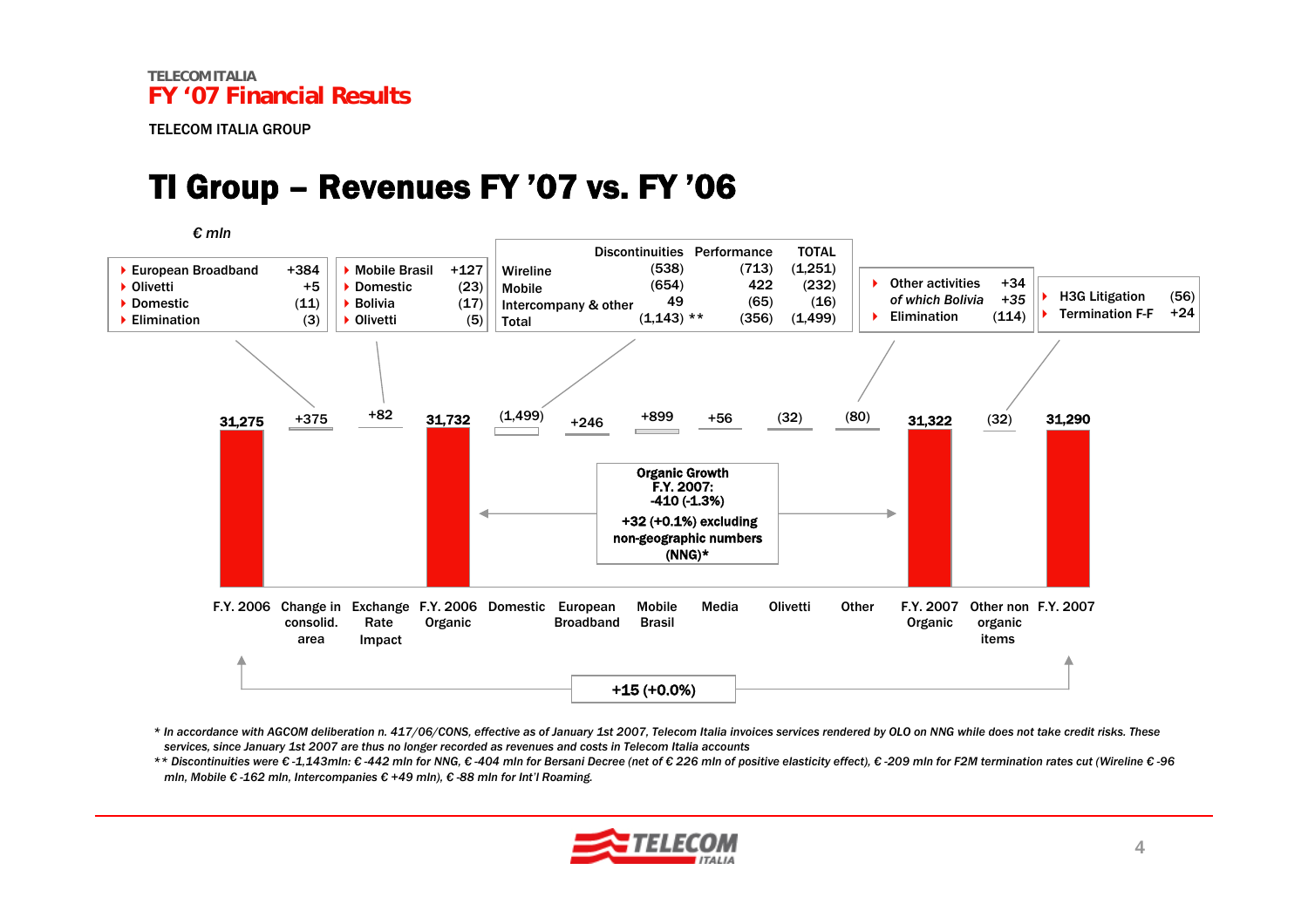### TI Group – Ebitda FY '07 vs. FY '06

*€ mln*



\* €-487 mln of discontinuities affecting domestic Ebitda: €-404 mln for Bersani Decree (net of €226 mln of positive elasticity effect), €-54 mln for F2M termination rates cut (Mobile), €-29 mln *for Int'l Roaming.* 

\*\* "Other non organic items" affecting Group Ebitda in 4Q'07 were € -640 mln: € -415 mln for Litigation with OLO. € -74 mln for Restructuring Costs. € -92 mln for Termination F-F. € -17 mln for *Olivetti charges MFP, € -6 mln for AGCOM fine, € -36 mln for Other.* 

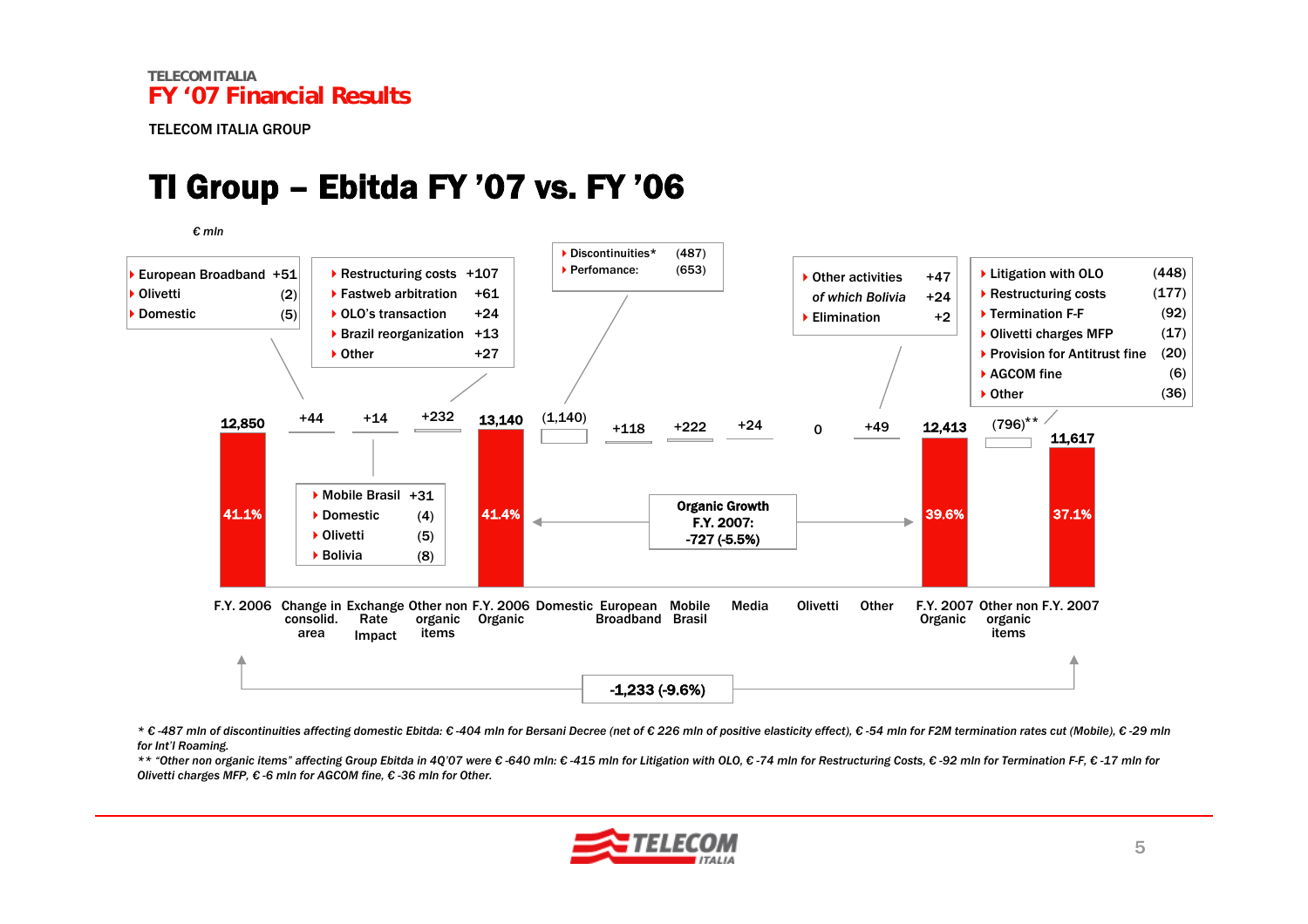#### TI Group – Ebit FY '07 vs. FY '06



\* €-487 mln of discontinuities affecting domestic Ebit: €-404 mln for Bersani Decree (net of €226 mln of positive elasticity effect), €-54 mln for F2M termination rates cut (Mobile), €-29 mln *for Int'l Roaming.* 

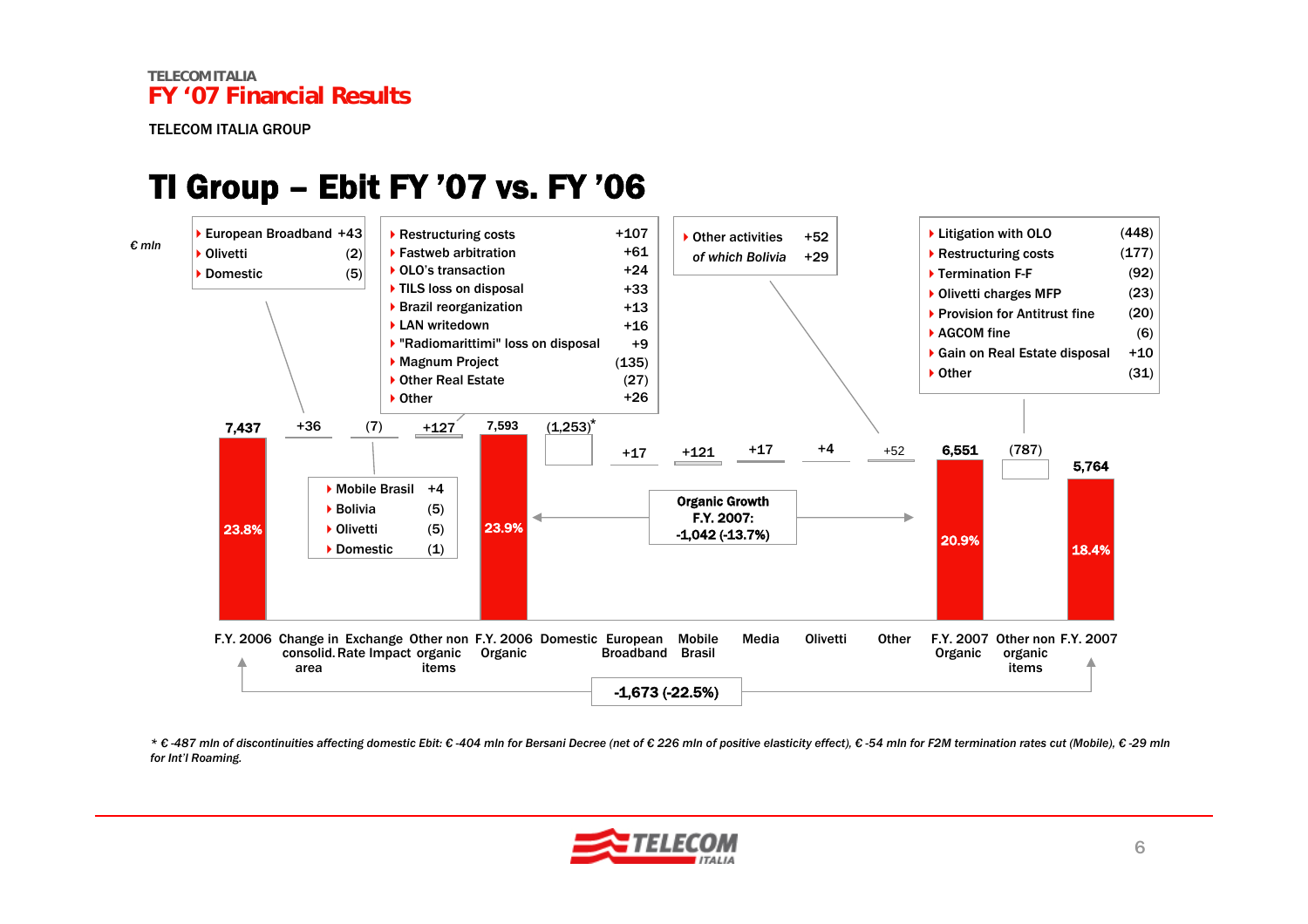#### TI Group – Net Income FY '07 vs. FY '06

*€ mln*



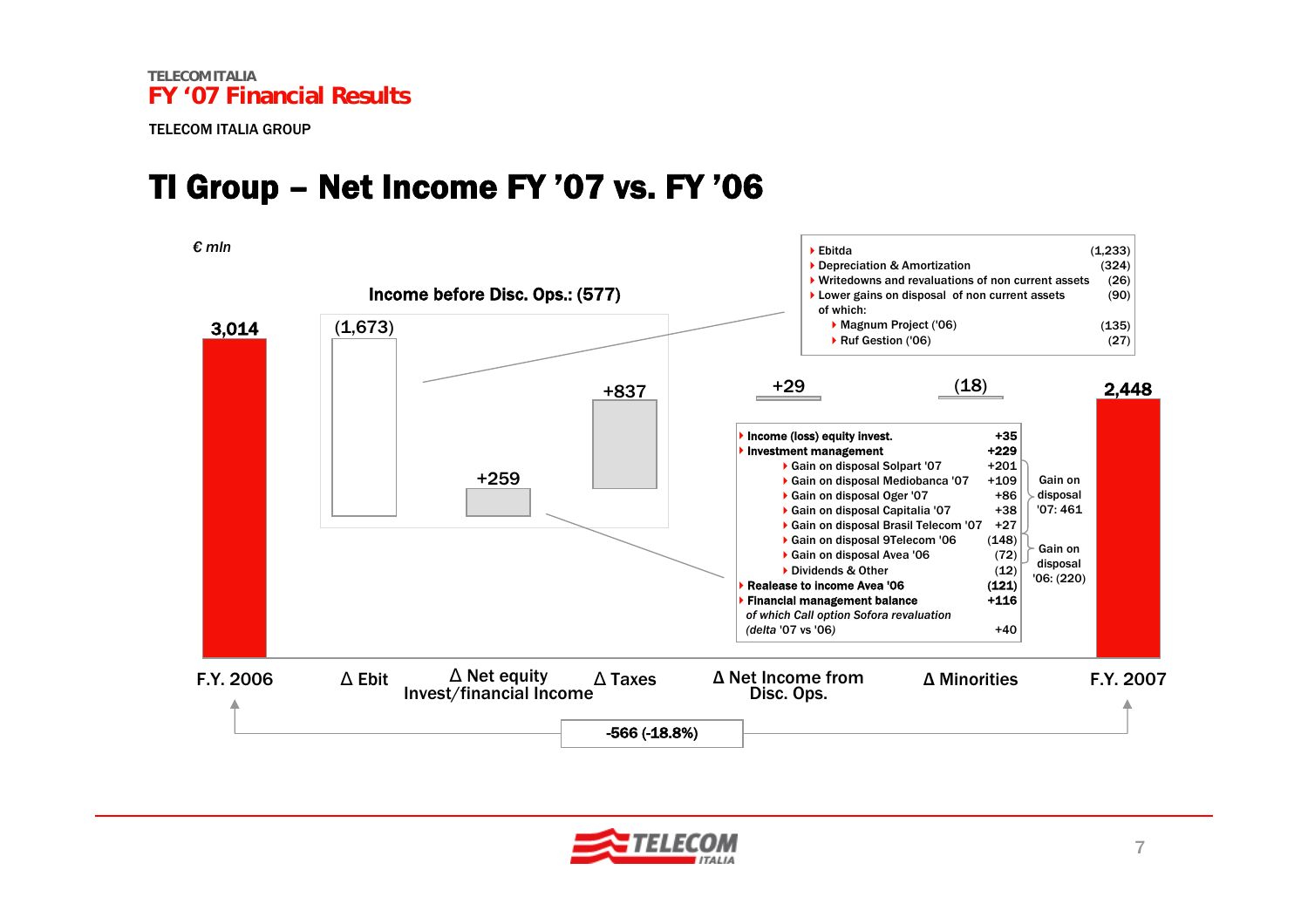#### TI Group – Capex FY '07 vs. FY '06

*€ mln*



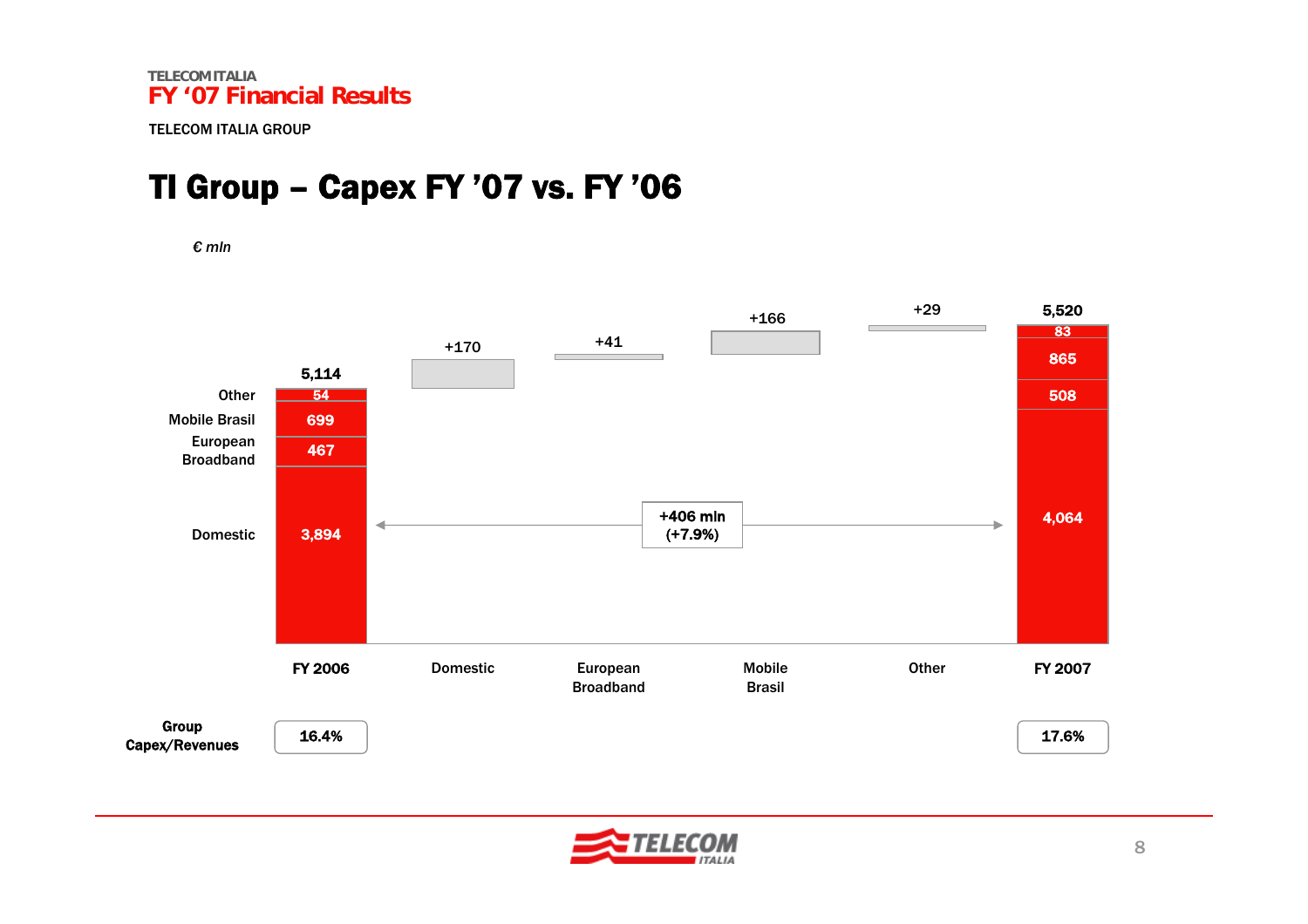#### TI Group – Net Financial Position FY '07 vs. FY '06





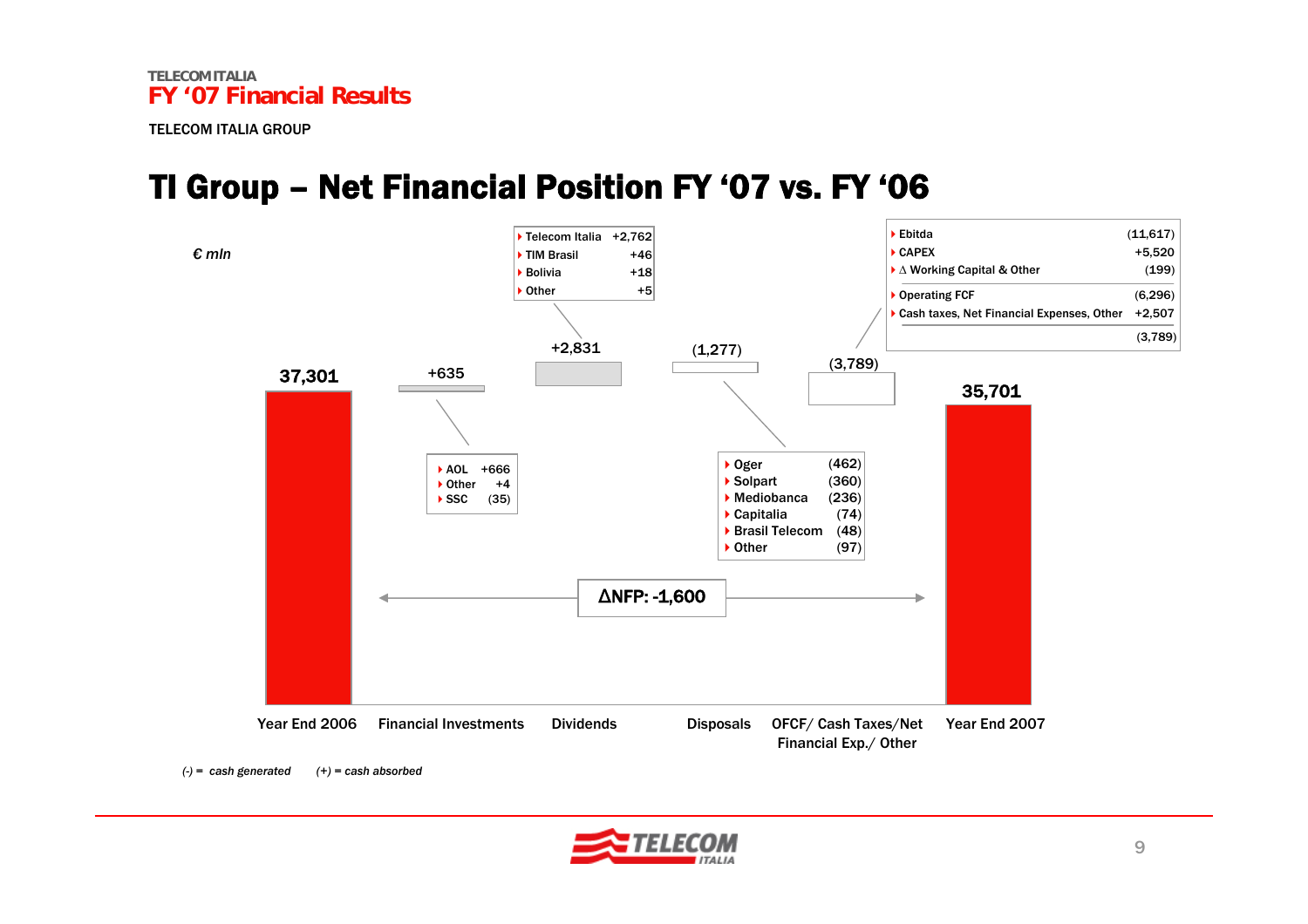#### Debt structure as of December 31st, 2007



*(1) Nominal Liquidity Position, represented by cash and marketable securities stands at € 6.8 bln*

(\*) including the current portion of non current liabilities (maturing within 12 months) for  $\epsilon$  5.857 mln (of which bonds  $\epsilon$  4.521 mln and other  $\epsilon$  1.336 mln)

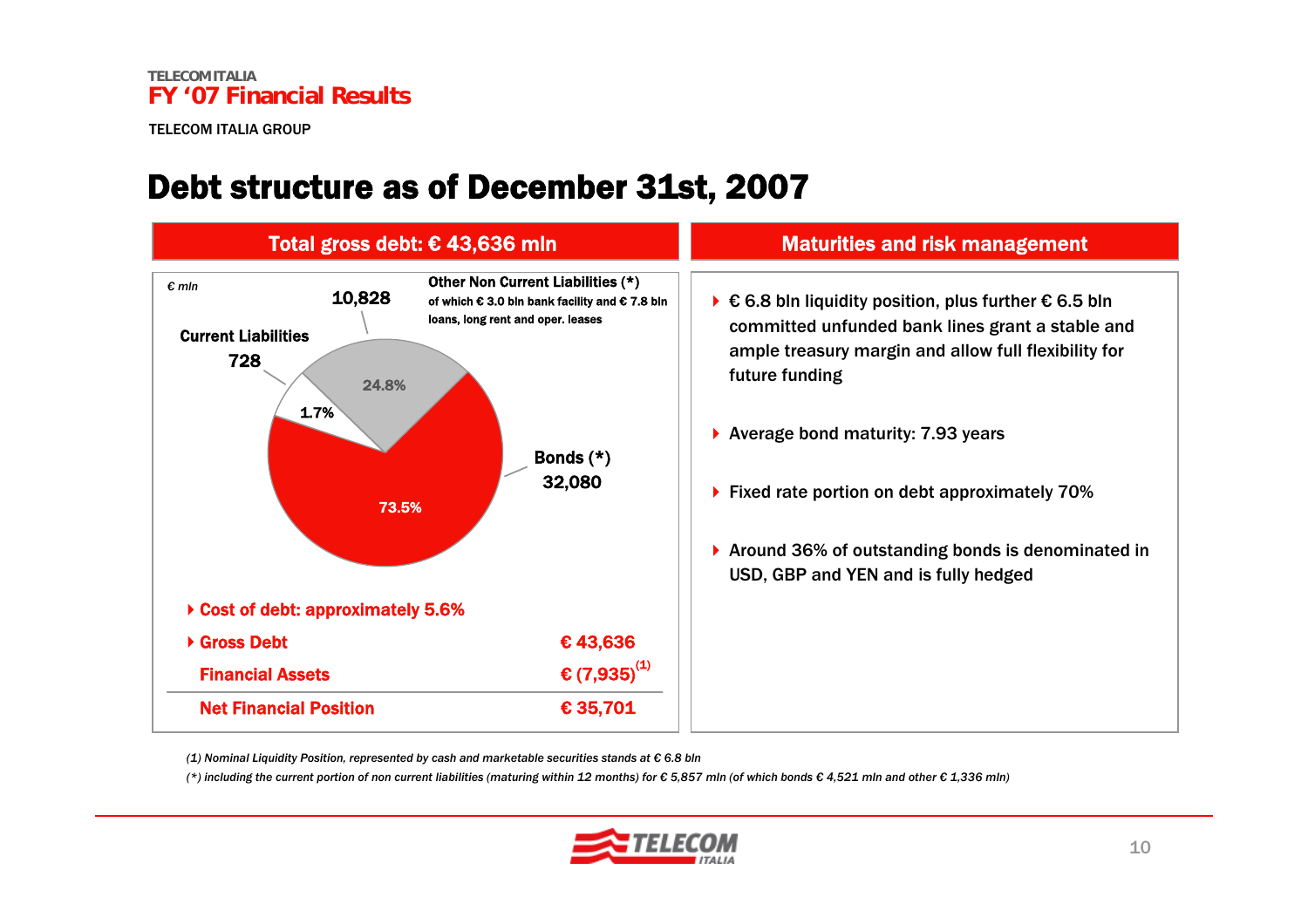#### Medium-long term debt Maturity profile as of December 31, 2007



(1) € 41,845 mln is the nominal amount of outstanding medium-long term debt by adding IAS adjustments (€ 1,063 mln) and current liabilities (€ 728 mln), the gross debt figure of € 43,636 mln *is reached.*

(\*) of which euro 499.7 mln refer to bonds maturing September 14th 2008 with extendable option to bondholders; each extension period is for 21 months; ultimate maturity March 2012.

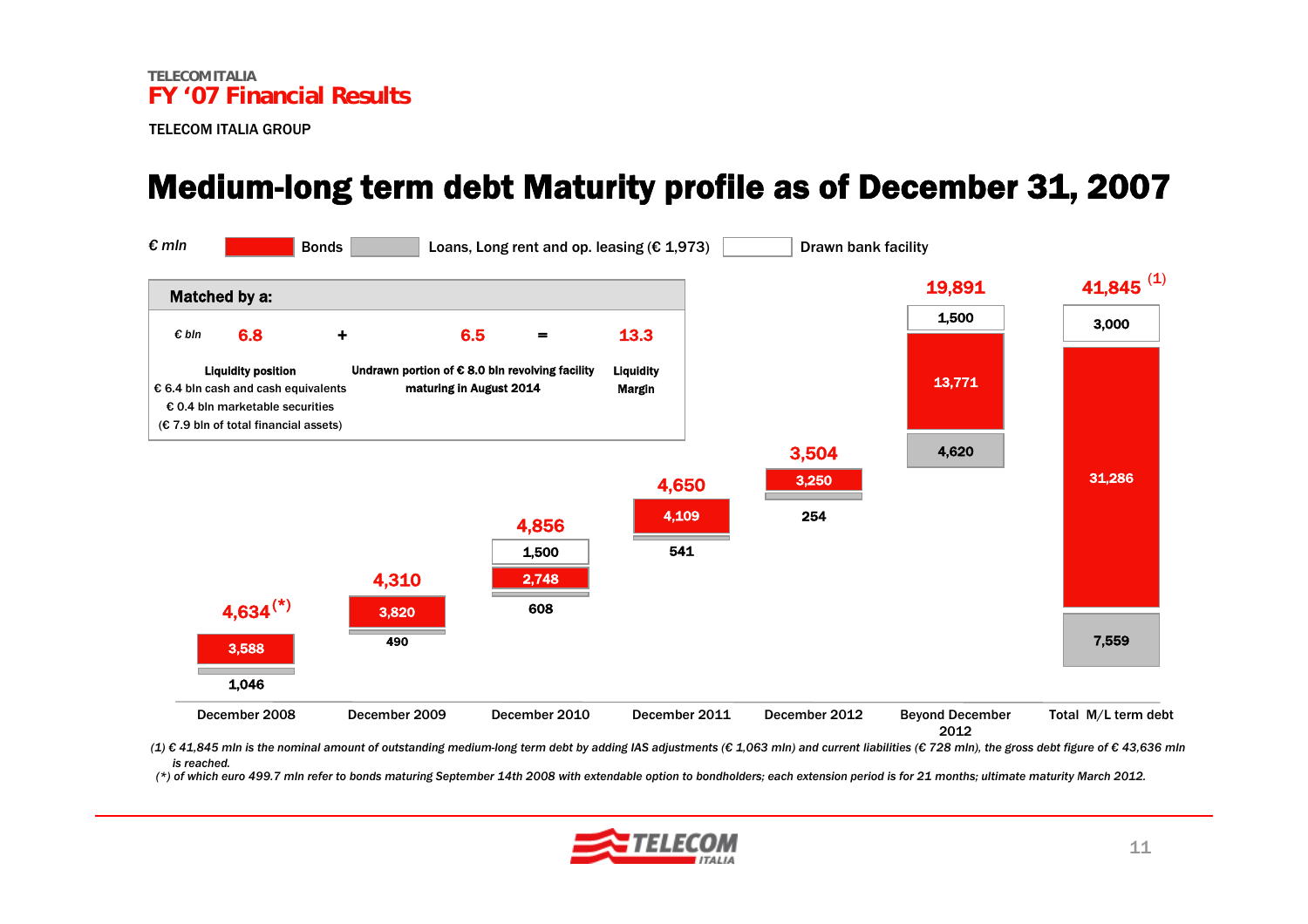

TELECOM ITALIA GROUP

## Appendix

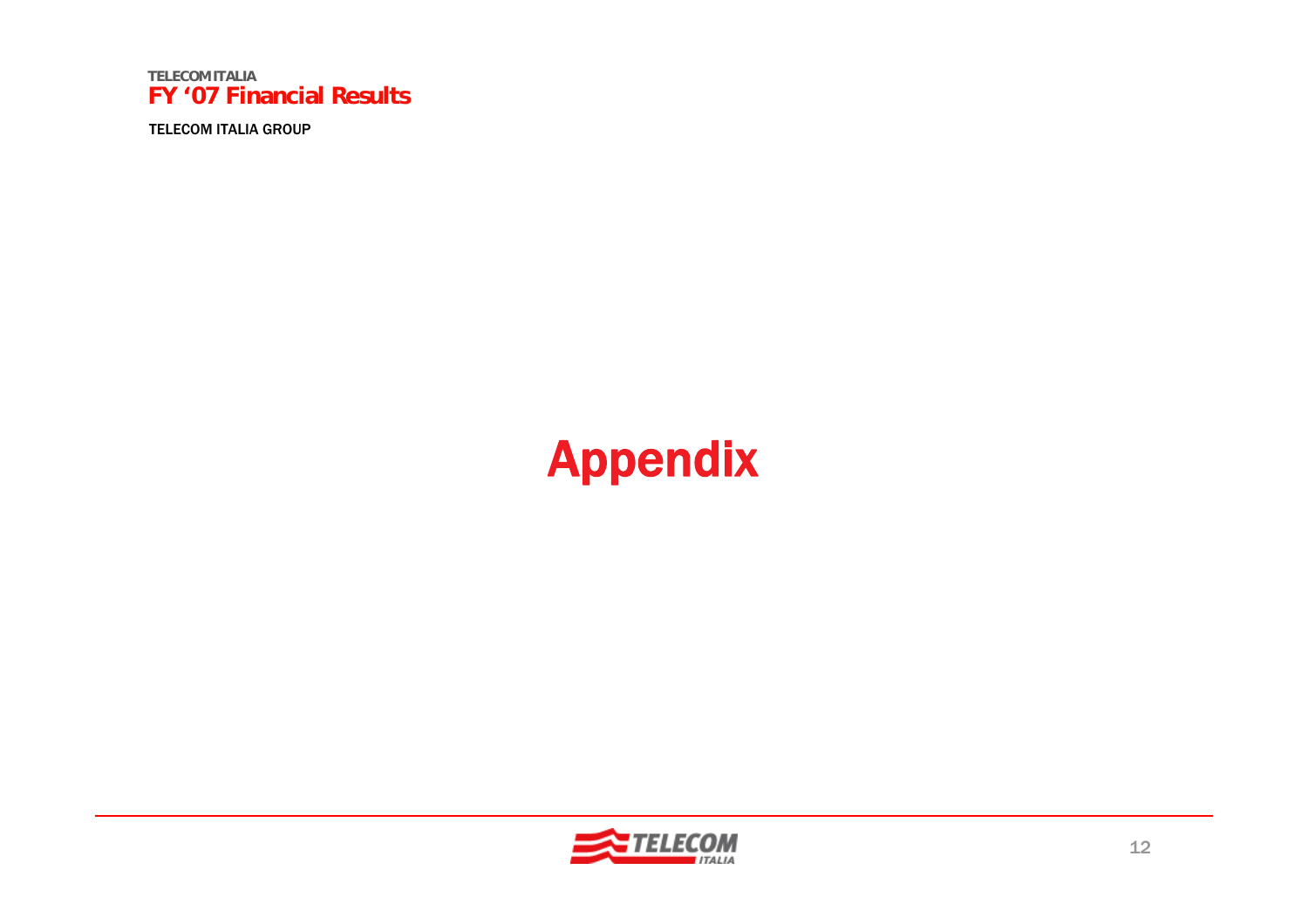*Euro mln*

#### TI Group – Profit and Loss – FY '07 vs. FY '06

|                                                    | <b>Full Year</b> |          |               |            |  |  |  |
|----------------------------------------------------|------------------|----------|---------------|------------|--|--|--|
|                                                    | 2007             | 2006     | $\Delta$ Abs. | $\Delta\%$ |  |  |  |
| <b>REVENUES</b>                                    | 31.290           | 31.275   | 15            | 0,0        |  |  |  |
| Other Operating Income                             | 413              | 606      | (193)         | (31, 8)    |  |  |  |
| <b>TOTAL REVENUES &amp; OTHER INCOME</b>           | 31.703           | 31.881   | (178)         | (0,6)      |  |  |  |
| Total Purchases of materials and external services | (14.545)         | (14.191) | (354)         | 2,5        |  |  |  |
| Personnel                                          | (3.884)          | (3.801)  | (83)          | 2.2        |  |  |  |
| Other operating costs                              | (2.245)          | (1.543)  | (702)         | 45,5       |  |  |  |
| Capitalized Cost and Others                        | 588              | 504      | 84            | 16,7       |  |  |  |
| <b>EBITDA</b>                                      | 11.617           | 12.850   | (1.233)       | (9,6)      |  |  |  |
| % on Revenues                                      | 37,1%            | 41.1%    |               |            |  |  |  |
| Depreciation & Amortization                        | (5.811)          | (5.487)  | (324)         | 5,9        |  |  |  |
| Writedowns and revaluations of non current assets  | (47)             | (21)     | (26)          | 123,8      |  |  |  |
| Gains/losses of non current assets realization     | 5                | 95       | (90)          | (94,7)     |  |  |  |
| <b>EBIT</b>                                        | 5.764            | 7.437    | (1.673)       | (22,5)     |  |  |  |
| % on Revenues                                      | 18,4%            | 23,8%    |               |            |  |  |  |
| Income (loss) equity invest. valued equity method  | 86               | 51       | 35            |            |  |  |  |
| Net Financial Income / (Expenses)                  | (1.749)          | (1.973)  | 224           |            |  |  |  |
| Income before Taxes & Disc. Ops.                   | 4.101            | 5.515    | (1.414)       |            |  |  |  |
| % on Revenues                                      | 13,1%            | 17,6%    |               |            |  |  |  |
| Taxes                                              | (1.682)          | (2.519)  | 837           |            |  |  |  |
| Income before Disc. Ops.                           | 2.419            | 2.996    | (577)         |            |  |  |  |
| Net income (loss) of assets disposed               | 36               | 7        | 29            |            |  |  |  |
| <b>Net Income (ante Minorities)</b>                | 2.455            | 3.003    | (548)         |            |  |  |  |
| % on Revenues                                      | 7.8%             | 9.6%     |               |            |  |  |  |
| <b>Minorities</b>                                  | (7)              | 11       | (18)          |            |  |  |  |
| <b>Net Income (post Minorities)</b>                | 2.448            | 3.014    | (566)         |            |  |  |  |
| % on Revenues                                      | 7.8%             | 9.6%     |               |            |  |  |  |

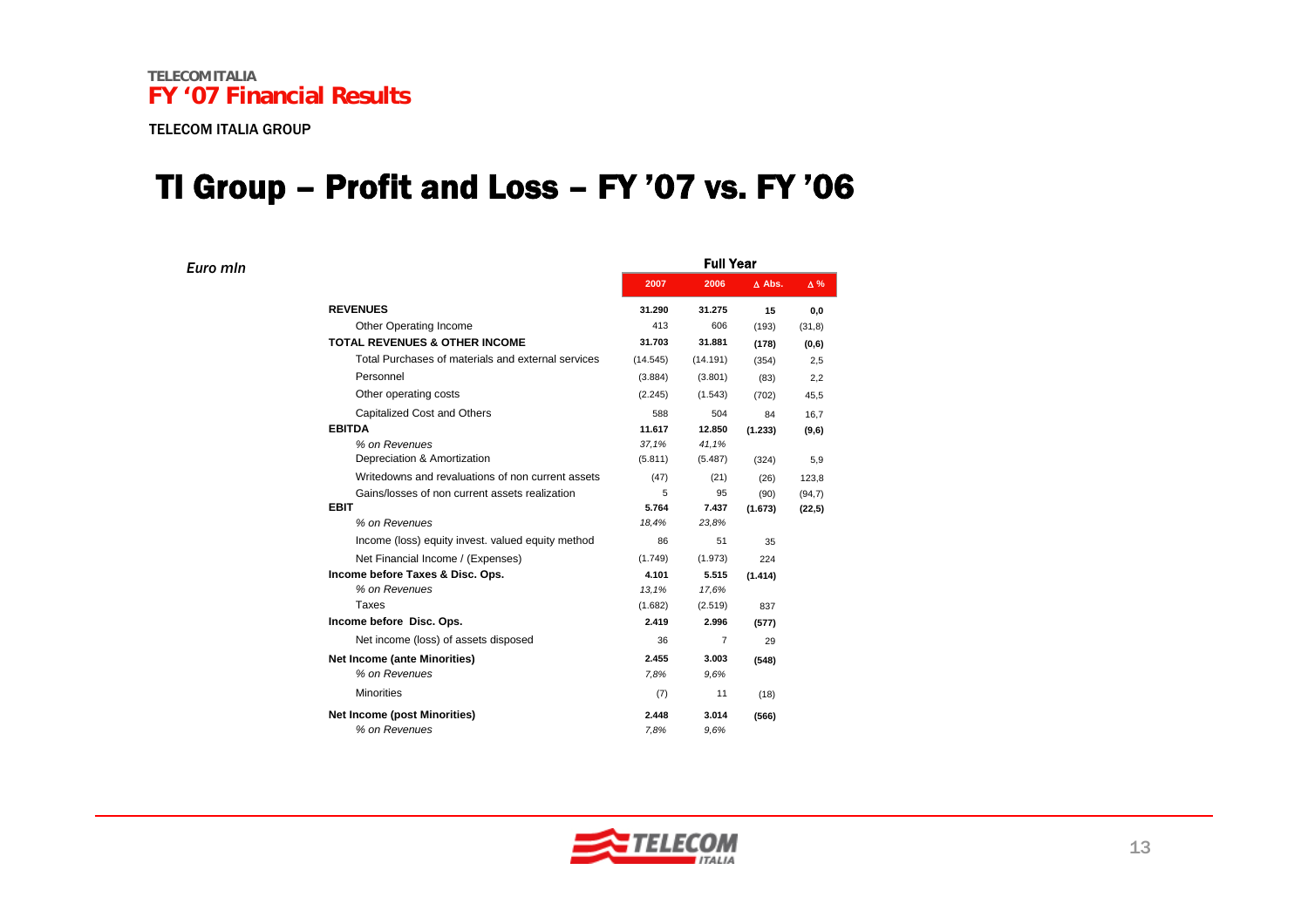*Euro mln*

#### TI Group – Balance Sheet – FY '07 vs. FY '06

|                                                                     |         | <b>Full Year</b> |                  |
|---------------------------------------------------------------------|---------|------------------|------------------|
|                                                                     | 2007    | 2006             | $\triangle$ Abs. |
| Intangible Assets                                                   | 51.405  | 50.479           | 926              |
| <b>Tangible Assets</b>                                              | 16.934  | 17.215           | (281)            |
| <b>Financial Assets</b>                                             | 923     | 1.624            | (701)            |
| Deferred Tax Assets                                                 | 247     | 912              | (665)            |
| <b>TOTAL NET ASSETS</b>                                             | 69.509  | 70.230           | (721)            |
| <b>Working Capital</b>                                              | (4.067) | (3.689)          | (378)            |
| Total net inventories                                               | 308     | 291              | 17               |
| Total net trade accounts receivable                                 | 7.333   | 7.382            | (49)             |
| Trade accounts payable                                              | (7.875) | (6.810)          | (1.065)          |
| Other current assets/liabilities<br>Total Reserves within 12 months | (3.170) | (3.861)          | 691              |
|                                                                     | (663)   | (691)            | 28               |
| Severance Indemnities                                               | (1.151) | (1.262)          | 111              |
| Other Allowances                                                    | (1.605) | (1.115)          | (490)            |
| No fin. assets/liabilities of Disc. Ops.                            | 0       | 235              | (235)            |
| <b>NET INVESTED CAPITAL</b>                                         | 62.686  | 64.399           | (1.713)          |
| <b>Shareholders Equity</b>                                          | 26.985  | 27.098           | (113)            |
| Net Financial Position                                              | 35.701  | 37.301           | (1.600)          |
|                                                                     | 2007    | 2006             | ∆Abs.            |
| <b>INVESTMENTS</b>                                                  |         |                  |                  |
| <b>Capital Expenditures</b>                                         | 5.520   | 5.114            | 406              |
| <b>Financial Investments</b>                                        | 635     | 206              | 429              |
| <b>TOTAL</b>                                                        | 6.155   | 5.320            | 835              |
|                                                                     |         |                  |                  |

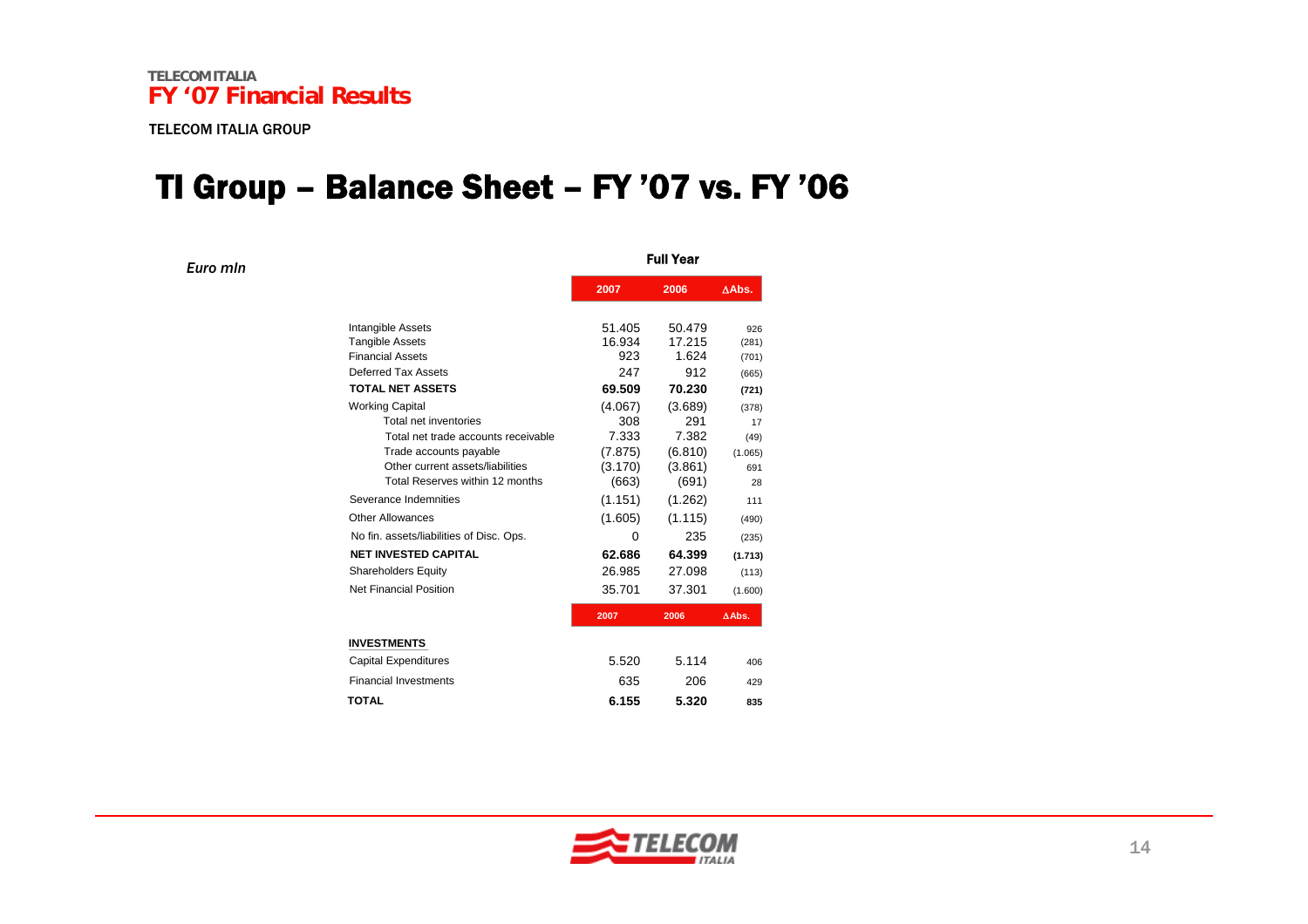#### TI Group – Main Results by BU (reported figures)

|                          |          | I Quarter      |                |                          |       | Il Quarter  |                |         |                | <b>III Quarter</b> |                |                |        | <b>IV Quarter</b> |                     |                   |        | <b>Full Year</b> |                |            |  |
|--------------------------|----------|----------------|----------------|--------------------------|-------|-------------|----------------|---------|----------------|--------------------|----------------|----------------|--------|-------------------|---------------------|-------------------|--------|------------------|----------------|------------|--|
| Euro min                 | 2007     | 2006           | $\Delta$ Abs   | Δ%                       | 2007  | 2006        | $\Delta$ Abs   | Δ%      | 2007           | 2006               | $\Delta$ Abs   | $\Delta$ %     | 2007   | 2006              | $\Delta$ Abs        | $\Delta$ %        | 2007   | 2006             | $\Delta$ Abs   | $\Delta$ % |  |
| <b>REVENUES</b>          |          |                |                |                          |       |             |                |         |                |                    |                |                |        |                   |                     |                   |        |                  |                |            |  |
| Domestic                 | 6.009    | 6.297          | $-288$         | (4,6)                    | 6.173 | 6.580       | $-407$         | (6,2)   | 5.926          | 6.346              | $-420$         | (6, 6)         | 6.112  | 6.562             | $-450$              | (6, 9)            | 24.220 | 25.785           | $-1.565$       | (6,1)      |  |
| <b>Wireline Domestic</b> | 3.989    | 4.286          | $-297$         | (6, 9)                   | 3.994 | 4.313       | $-319$         | (7, 4)  | 3.765          | 4.108              | $-343$         | (8,3)          | 3.979  | 4.281             | $-302$              | (7,1)             | 15.727 | 16.988           | $-1.261$       | (7, 4)     |  |
| <b>Tim Domestic</b>      | 2.365    | 2.370          | -5             | (0,2)                    | 2.551 | 2.612       | $-61$          | (2,3)   | 2.513          | 2.583              | -70            | (2,7)          | 2.493  | 2.645             | $-152$              | (5,7)             | 9.922  | 10.210           | $-288$         | (2,8)      |  |
| European broadband       | 304      | 204            | 100            | 49.0                     | 391   | 223         | 168            | 75,3    | 411            | 235                | 176            | 74,9           | 439    | 253               | 186                 | 73.5              | 1.545  | 915              | 630            | 68,9       |  |
| <b>Mobile Brasile</b>    | 1.100    | 837            | 263            | 31.4                     | 1.222 | 885         | 337            | 38,1    | 1.281          | 1.070              | 211            | 19.7           | 1.387  | 1.172             | 215                 | 18.3              | 4.990  | 3.964            | 1.026          | 25,9       |  |
| Media                    | 58       | 44             | 14             | 31.8                     | 67    | 54          | 13             | 24,1    | 53             | 38                 | 15             | 39,5           | 85     | 71                | 14                  | 19.7              | 263    | 207              | 56             | 27,1       |  |
| Olivetti                 | 83       | 94             | $-11$          | (11,7)                   | 109   | 118         | -9             | (7,6)   | 91             | 86                 | 5              | 5.8            | 125    | 142               | $-17$               | (12,0)            | 408    | 440              | -32            | (7, 3)     |  |
| <b>Other Activities</b>  | 60       | 64             | $-4$           | (6,3)                    | 49    | 60          | $-11$          | (18, 3) | 57             | 53                 | 4              | 7,5            | 85     | 57                | 28                  | 49,1              | 251    | 234              | 17             | 7,3        |  |
| <b>Bolivia</b>           | 56       | 47             | 9              | 19.1                     | 46    | 46          | $\Omega$       | 0.0     | 54             | 49                 | 5              | 10.2           | 54     | 50                | $\overline{4}$      | 8.0               | 210    | 192              | 18             | 9,4        |  |
| Elim.                    | $-74$    | -58            | $-16$          |                          | $-81$ | -67         | $-14$          |         | -82            | -59                | $-23$          |                | $-150$ | -86               | -64                 |                   | $-387$ | $-270$           | $-117$         |            |  |
| TI Group                 | 7.540    | 7.482          | 58             | 0.8                      | 7.930 | 7.853       | 77             | 1.0     | 7.737          | 7.769              | $-32$          | (0.4)          | 8.083  | 8.171             | -88                 | (1.1)             | 31.290 | 31.275           | 15             | 0.0        |  |
| <b>NNG OLO</b>           |          | $-119$         |                |                          |       | $-111$      |                |         |                | $-143$             |                |                |        | -69               |                     |                   |        | $-442$           |                |            |  |
| TI Group Net NNG OLO     | 7.540    | 7.363          | 177            | 2,4                      | 7.930 | 7.742       | 188            | 2.4     | 7.737          | 7.626              | 111            | 1.5            | 8.083  | 8.102             | $-19$               | (0,2)             | 31.290 | 30.833           | 457            | 1.5        |  |
| <b>EBITDA</b>            |          |                |                |                          |       |             |                |         |                |                    |                |                |        |                   |                     |                   |        |                  |                |            |  |
| <b>Domestic</b>          | 2.853    | 3.148          | $-295$         | (9,4)                    | 2.766 | 3.062       | $-296$         | (9,7)   | 2.821          | 3.010              | -189           | (6,3)          | 1.734  | 2.673             | -939                | (35,1)            | 10.174 | 11.893           | $-1.719$       | (14, 5)    |  |
| European broadband       | 30       | $\overline{2}$ | 28             | 1.400.0                  | 58    | 12          | 46             | 383,3   | 73             | 26                 | 47             | 180.8          | 85     | 41                | 44                  | 107.3             | 246    | 81               | 165            | 203,7      |  |
| <b>Mobile Brasile</b>    | 269      | 181            | 88             | 48,6                     | 316   | 173         | 143            | 82.7    | 239            | 250                | $-11$          | (4,4)          | 383    | 346               | 37                  | 10.7              | 1.207  | 950              | 257            | 27,1       |  |
| Media                    | $-11$    | $-28$          | 17             | 60.7                     | $-10$ | $-24$       | 14             | 58,3    | $-17$          | $-19$              | $\overline{2}$ | 10.5           | $-17$  | $-12$             | -5                  | (41,7)            | $-55$  | -83              | 28             | 33,7       |  |
| Olivetti                 | $-10$    | $-12$          | $\overline{2}$ | 16.7                     | $-7$  | $-14$       | $\overline{7}$ | 50,0    | $-4$           | -10                | 6              | 60.0           | $-23$  | 3                 | $-26$               |                   | -44    | $-33$            | $-11$          | (33,3)     |  |
| <b>Other Activities</b>  | 23       | 10             | 13             | 130.0                    | 18    | 11          | 7              | 63,6    | 25             | 13                 | 12             | 92,3           | 28     | 15                | 13                  | 86.7              | 94     | 49               | 45             | 91,8       |  |
| <b>Bolivia</b>           | 27       | 20             | 7              | 35.0                     | 20    | 17          | 3              | 17.6    | 27             | 22                 | 5              | 22.7           | 24     | 23                | 1                   | 4.3               | 98     | 82               | 16             | 19,5       |  |
| Elim.                    | $\Omega$ | $-6$           | 6              |                          | $-1$  | 3           | -4             |         | $\overline{2}$ | $-2$               | 4              |                | -6     | $-2$              | $-4$                |                   | -5     | $-7$             | $\overline{2}$ |            |  |
| <b>TI Group</b>          | 3.154    | 3.295          | $-141$         | (4,3)                    | 3.140 | 3.223       | -83            | (2.6)   | 3.139          | 3.268              | $-129$         | (3,9)          | 2.184  | 3.064             | -880                | (28.7)            | 11.617 | 12.850           | $-1.233$       | (9,6)      |  |
| <b>EBIT</b>              |          |                |                |                          |       |             |                |         |                |                    |                |                |        |                   |                     |                   |        |                  |                |            |  |
| <b>Domestic</b>          | 1.790    | 2.081          | $-291$         | (14,0)                   | 1.666 | 1.956       | $-290$         | (14, 8) | 1.728          | 1.846              | $-118$         | (6, 4)         | 567    | 1.793             | $-1.226$            | (68, 4)           | 5.751  | 7.676            | $-1.925$       | (25,1)     |  |
| European broadband       | $-31$    | $-38$          | $\overline{7}$ | 18,4                     | $-21$ | $-40$       | 19             | 47,5    | $-7$           | $-28$              | 21             | 75,0           | $-10$  | $-19$             | 9                   | 47.4              | $-69$  | $-125$           | 56             | 44,8       |  |
| <b>Mobile Brasile</b>    | 16       | $-36$          | 52             | $\overline{\phantom{a}}$ | 53    | -42         | 95             | $\sim$  | -25            | 31                 | $-56$          | $\overline{a}$ | 106    | 68                | 38                  | 55.9              | 150    | 21               | 129            | 614,3      |  |
| Media                    | $-26$    | $-41$          | 15             | 36,6                     | $-26$ | -38         | 12             | 31,6    | -32            | -32                | $\Omega$       | 0.0            | $-33$  | -26               | $-7$                | (26, 9)           | $-117$ | $-137$           | 20             | 14,6       |  |
| Olivetti                 | $-14$    | $-17$          | 3              | 17.6                     | $-10$ | $-18$       | 8              | 44,4    | -8             | $-14$              | 6              | 42.9           | $-34$  | $-1$              |                     | $-33$ $(3.300,0)$ | -66    | $-50$            | $-16$          | (32,0)     |  |
| <b>Other Activities</b>  | 15       | 28             | $-13$          | (46, 4)                  | 10    | $\mathbf 0$ | 10             |         | 17             | 3                  | 14             | 466,7          | 21     | 6                 | 15                  | 250,0             | 63     | 37               | 26             | 70,3       |  |
| <b>Bolivia</b>           | 19       | 10             | 9              | 90.0                     | 12    | 8           | $\overline{4}$ | 50.0    | 20             | 13                 | $\overline{7}$ | 53.8           | 17     | 13                | $\overline{\bf{4}}$ | 30.8              | 68     | 44               | 24             | 54,5       |  |
| Elim.                    | 13       |                | 6              |                          | 14    | -1          | 15             |         | 16             | 14                 | 2              |                | q      | $-5$              | 14                  |                   | 52     | 15               | 37             |            |  |
| <b>TI Group</b>          | 1.763    | 1.984          | $-221$         | (11.1)                   | 1.686 | 1.817       | $-131$         | (7.2)   | 1.689          | 1.820              | $-131$         | (7.2)          | 626    | 1.816             | $-1.190$            | (65.5)            | 5.764  | 7.437            | $-1.673$       | (22.5)     |  |